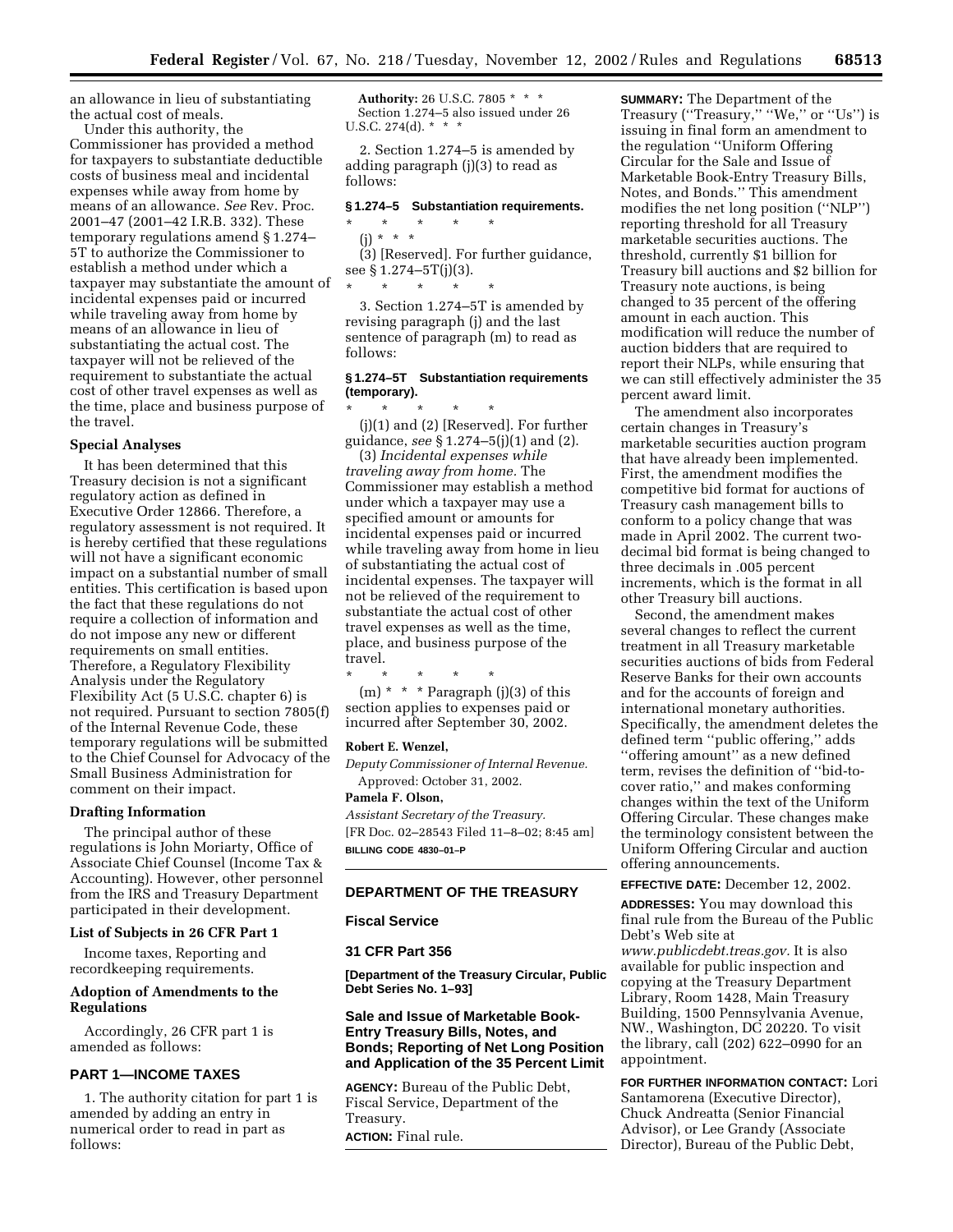Government Securities Regulations Staff, (202) 691–3632.

**SUPPLEMENTARY INFORMATION:** The Uniform Offering Circular, in conjunction with the offering announcement for each auction, provides the terms and conditions for the sale and issuance to the public of marketable Treasury bills, notes, and bonds.1 In this document, we provide some background on the NLP and its reporting requirements. Next we discuss the public comments we received in response to an Advance Notice of Proposed Rulemaking (''ANPR'') regarding NLP reporting, published on April 29, 2002.2 We then describe the final amendment.

# **I. Background on Net Long Position Reporting**

One of the requirements of the Treasury auction process is the reporting of NLPs, which we use to limit the amount that we will award to any one bidder in an auction (''the 35 percent rule''). This rule ensures that awards in our auctions are distributed to a number of auction participants. This goal of broad distribution is intended to encourage participation by a significant number of competitive bidders in each auction. Broad participation keeps our borrowing costs to a minimum, helps ensure that Treasury auctions are fair and competitive, and makes it less likely that ownership of Treasury securities will become overly concentrated.

A bidder in an auction must report its NLP if, in the security being auctioned, the bidder's NLP plus its bids in the auction meet or exceed a certain dollaramount threshold as stated in the security's offering announcement. The NLP reporting threshold currently is \$1 billion for Treasury bills and \$2 billion for Treasury notes. In addition, if the sum of a bidder's bids equals or exceeds the NLP reporting threshold, but the bidder has no position or has a net short position, it must report an NLP of zero. A bidder must determine its NLP as of one-half hour prior to the deadline for receipt of competitive bids. If a bidder meets or exceeds the reporting threshold as of the NLP determination time in the auction offering announcement, the bidder must report its NLP prior to the competitive bidding deadline.

The NLP is generally the amount of the security being auctioned that a bidder has obtained, or has arranged to

obtain, outside of the auction in the secondary market. The components of the NLP are intended to capture the various ways that a bidder can acquire a Treasury security.3 The term ''net long'' refers to the extent to which an investor has bought (or has agreed to buy) more of a security than it has sold (or has agreed to sell). For example, if an investor has bought \$900 million of a security in the when-issued market, and it has sold \$300 million of the same security in the when-issued market, it has a net long position of \$600 million in that security, assuming it has no other positions.

We published an ANPR for public comment on April 29, 2002, $4$  to solicit comments on four alternatives for addressing the half-hour time lag between the time as of which the NLP is calculated (the ''NLP as-of time'') and the competitive bidding deadline. It was pointed out in the ANPR that, because a bidder's NLP can change significantly during this time period, the reported NLP may not provide an accurate, or even approximate, measure of a bidder's position at the time that a bidder actually submits its bids. As a result, a bidder's award may be cut back to the 35 percent award limit based on NLP information that no longer reflects the bidder's actual NLP. Conversely, a bidder's award may not be cut back if it builds a large position in the security being auctioned between the NLP as-of time and the competitive bidding deadline. We also stated in the ANPR that we were more fundamentally reconsidering the rule. In addition, we invited comments on potential changes to the NLP reporting threshold amount, and indicated that we were considering changes in this area regardless of whether or not we implement any modifications to the NLP as-of reporting timeframes.

*The four alternatives were as follows: Alternative 1:* Reduce the half-hour interval between the NLP as-of time and the competitive bidding deadline.

*Alternative 2:* Make the NLP as-of time the same as the competitive bidding deadline, with the NLP reporting time to follow (for example, one-half hour later). Bidders would be responsible for ensuring that their bids plus their positions, if they are net long, do not exceed the 35 percent award limit.

*Alternative 3:* Eliminate the NLP reporting requirement, and either maintain or reduce the 35 percent limit. Treasury would rely on its Large Position Reporting rules 5 and other mechanisms to monitor the market and address concentrations of ownership.

*Alternative 4:* Retain both the 35 percent limit and the NLP as-of and reporting timeframes as they exist now.

*Potential change to NLP reporting threshold amount.* Regarding this potential change, we stated in the ANPR that we are considering changing the NLP reporting threshold from \$1 billion for Treasury bills and \$2 billion for Treasury notes to the actual 35 percent award limit for each auction. This rule change would apply to all marketable Treasury securities auctions. We also stated that we would provide the 35 percent award limit on the auction offering announcement in each auction. Bidders whose bids plus NLPs equal or exceed the limit would be required to report their positions. For example, if the 35 percent award limit for a particular auction is \$3 billion, and the total of a bidder's bids is \$2.5 billion and its NLP is \$1 billion, the bidder would have to report its \$1 billion NLP. Bidders whose bids plus NLPs do not equal or exceed the limit would not be required to report any positions. Bidders whose total bids equal or exceed the limit but either have no position or a net short position would not have to report a zero as their NLP.

## **II. Comments Received in Response to the Advance Notice of Proposed Rulemaking**

We received one comment in response to the ANPR, which was from The Bond Market Association (TBMA).6 The commenter recommended that we make three changes to the NLP rules.

First, TBMA supported Alternative 1 by advocating reducing the half-hour interval between the NLP as-of time and the competitive bidding deadline. Specifically, the commenter suggested requiring bidders to calculate their NLPs as of 12:40 p.m. rather than 12:30 p.m. TBMA stated that this modification would take advantage of technological advances by dealers while still ensuring the accuracy of submitted bids and NLPs. The commenter pointed out a disadvantage of this alternative, which is, ''Because auction support staff will have less time to work with, there is certainly the possibility that Treasury

<sup>1</sup>The Uniform Offering Circular was published as a final rule on January 5, 1993 (58 FR 412). The Uniform Offering Circular, as amended, is codified at 31 CFR Part 356.

<sup>2</sup> 67 FR 20934 (April 29, 2002).

<sup>3</sup>*See* 31 CFR 356.13(b) for details on the components of the NLP. *See also* the amendment to the Uniform Offering Circular published on November 13, 2001 (66 FR 56759), which provided an optional exclusion amount in the NLP calculation for reopenings.

<sup>4</sup>See supra, note 2.

<sup>5</sup> 17 CFR 420.

<sup>6</sup>The ANPR and comment letter, dated June 27, 2002, are available for downloading on the Internet, and for inspection and copying at the Treasury Department Library at the addresses provided earlier in this final rule.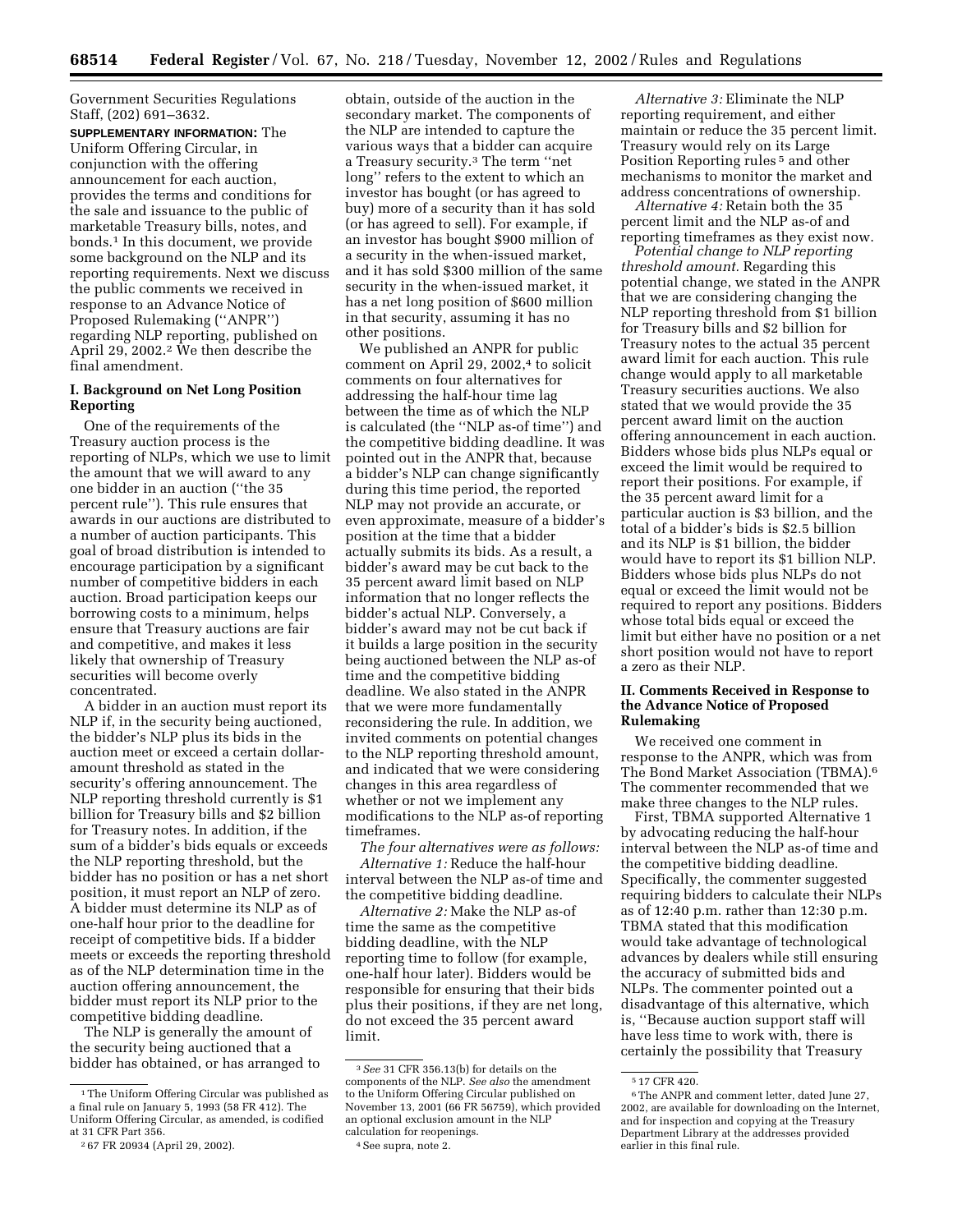may initially see a small spike in the number of NLP submission errors.'' The commenter opposed providing bidders with less than 20 minutes to determine, verify and report their NLPs, primarily because ''moving the time up further would put substantial strain on existing personnel,'' particularly for those securities dealers with numerous domestic and foreign affiliates.

Second, TBMA strongly supported modifying the NLP reporting thresholds for bill and note auctions to 35 percent of the issuance amount, because it would ''better capture only those bidders that are most likely to exceed the 35 percent limit.'' The commenter maintained that the current reporting thresholds are ''unnecessarily low'' and that, ''Any benefit Treasury derives from maintaining a low reporting threshold is outweighed by the additional bidder submission errors that result.''

Third, TBMA recommended that we discontinue requiring bidders to report a zero NLP when their bids equal or exceed the applicable reporting threshold but they have either no net long position or a net short position. The commenter advocated that such bidders be given the choice of either reporting a zero NLP or leaving the field blank. TBMA acknowledged that, ''requiring bidders to report their negative NLP as zero does theoretically act as a check that a bidder realized that it was over the threshold.'' However, TBMA asserted that inadvertent failures by bidders to report a zero have resulted in ''serious violation letters'' from Treasury, where in fact such instances are ''a technical violation of the auction rules that in no way could have impacted the results of the auction.''

In addition to the modifications it favored, TBMA also advised against adopting either Alternative 2 or 3. In particular, TBMA argued against postauction reporting of NLPs (Alternative 2), primarily because it would discourage aggressive bidding since ''large bidders would have to allow themselves a substantial 'margin for error' with respect to the 35 percent rule.''

### **III. Amendment to the Rule**

### *Net Long Position Reporting Threshold*

After considering the comment letter we received, we are modifying the NLP reporting threshold to 35 percent of the offering amount in each auction. We agree with the commenter that this change will more precisely apply only to those bidders whose bids are most likely to equal or exceed the 35 percent award limit in an auction. Accordingly, § 356.13(a) is revised to reflect that the

net long position reporting threshold amount will be 35 percent of the offering amount. The NLP reporting threshold will be provided on the offering announcement for each auction.

We are not considering any other changes to the NLP reporting requirement at this time. The NLP as-of reporting time will continue to be one half-hour prior to the deadline for receiving competitive bids. We agree with TBMA that shortening this time interval could result in an increase in NLP reporting errors. Since shortening the time interval to 20 minutes would still leave a significant time period in which bidders' positions in the securities being auctioned could change significantly prior to the deadline for receiving competitive bids, we believe that the disadvantages of a likely increase in NLP reporting errors outweigh the benefits of a shorter time period for calculating and reporting NLPs.

We also have decided to maintain the requirement for bidders to report an NLP of zero when their bids equal or exceed the applicable reporting threshold but they have either no net long position or a net short position. We believe that this requirement acts as an important check to ensure that bidders with very large bids in an auction calculated their NLPs for possible reporting in the auction.

## *Conforming Technical Changes*

We are also making a conforming technical change to  $\S 356.12(c)(1)(i)$  of the auction rules to reflect that competitive bids in all cash management bill auctions must now be expressed as a discount rate with three decimals in increments of .005 percent, for example, 3.100%, 3.105%.7 This change will make the competitive bid format for cash management bills the same as for all other types of Treasury bills. This change will enable competitive bidders to better fine-tune their bids in cash management bill auctions.

We are deleting from § 356.12 the defined term ''public offering'' and adding the defined term ''offering amount.'' In the past, ''public offering'' had a different meaning from ''offering amount'' as used on the offering announcement because of the treatment of amounts bid by the Federal Reserve's

System Open Market Account (SOMA) and by foreign and international monetary authorities (FIMA). In March 1997, Treasury announced that awards to SOMA in Treasury bill auctions would be treated as additions to the announced offering amount, the same treatment as for note and bond auctions.8 Since February 2001, when specific noncompetitive bidding and award limitations were placed on FIMA accounts,9 awards to FIMA accounts are made within the offering amount, as are those to the public in general. Since these changes, the treatment of FIMA and SOMA is consistent for all Treasury securities auctions. Awards to SOMA are made in addition to the offering amount; FIMA awards are within the offering amount.

The definition of ''public offering'' in § 356.2 is no longer accurate to the extent that the definition continues to exclude FIMA bids up to the amount of maturing securities in those accounts. Since there is no longer any difference in the meaning of ''public offering'' and ''offering amount,'' and the offering announcements use the term ''offering amount,'' we are deleting the term ''public offering'' and adding the term ''offering amount'' to the Uniform Offering Circular, and making conforming changes within the text. One of these conforming changes is to the definition of ''bid-to-cover ratio,'' which previously excluded both SOMA and FIMA bids and awards, and now only excludes SOMA bids and awards.

Finally, this amendment incorporates technical changes in §§ 356.20 and 356.21 to conform to our policy for prorating competitive bids at the highest accepted yield or discount rate. In the weekly bill auctions of April 30, 2001, we changed the rounding convention for the allocation percentage from rounding up to the next whole percentage point to rounding up to the next hundredth of a whole percentage point.

# **IV. Procedural Requirements**

This final rule is not a significant regulatory action for purposes of Executive Order 12866. Although we issued an Advance Notice of Proposed Rulemaking on April 29, 2002, to benefit from public comment, the notice and public procedures requirements of the Administrative Procedure Act do not apply, under 5 U.S.C. 553(a)(2).

Since no notice of proposed rulemaking is required, the provisions

<sup>7</sup>Treasury announced this policy change in a Press Release dated April 2, 2002, that announced several offerings of cash management bills. Subsequent cash management bill offering announcements also stated this bidding requirement. The offering announcement governs in cases where it is inconsistent with the Uniform Offering Circular. (See § 356.10)

<sup>8</sup>Treasury Press Release dated March 18, 1997. <sup>9</sup>The policy change was announced in a Treasury Press Release dated November 14, 2000, and became effective on February 1, 2001.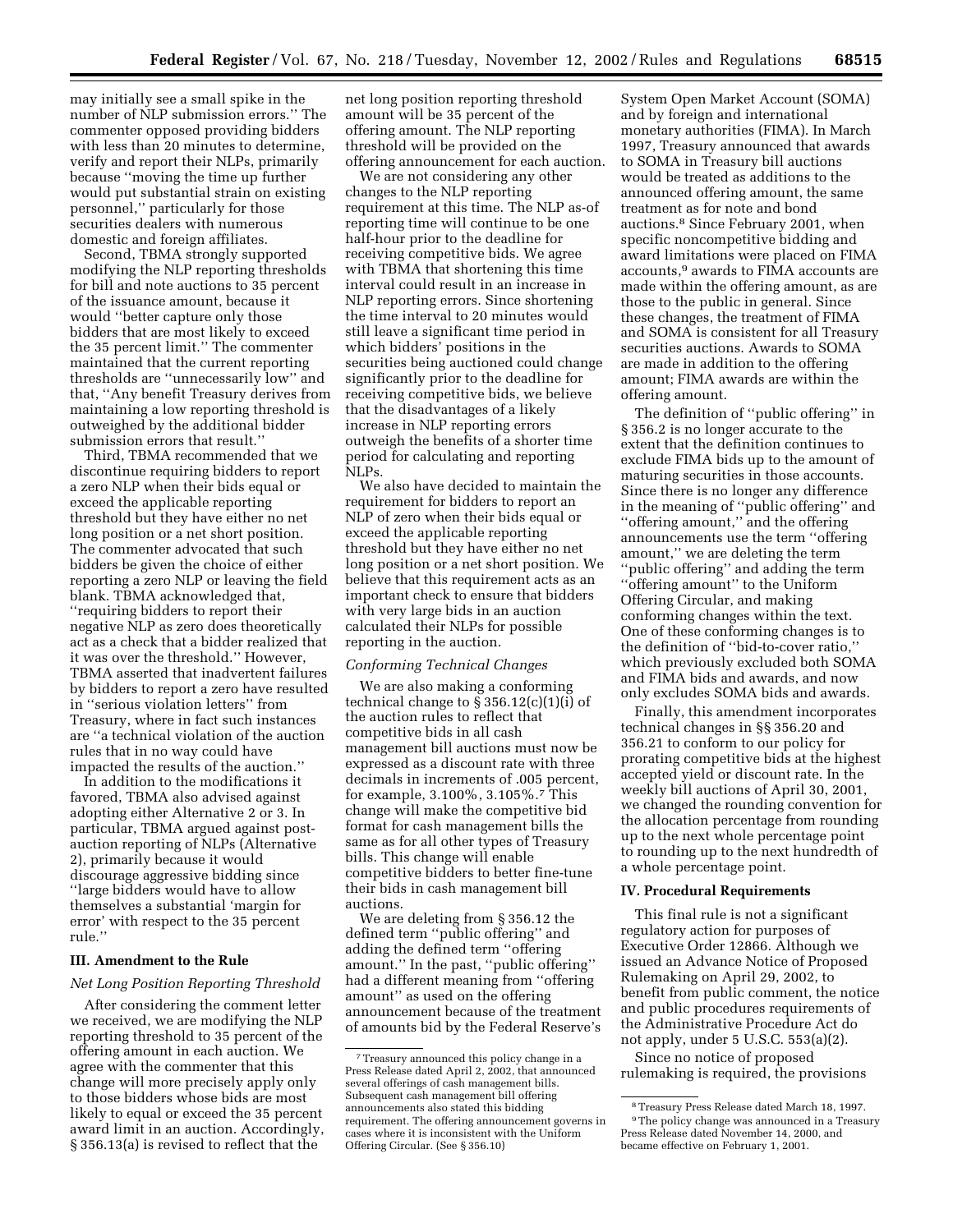of the Regulatory Flexibility Act (5 U.S.C. 601 *et seq.*) do not apply.

The collections of information in this final rule amendment have been previously approved by the Office of Management and Budget in accordance with the Paperwork Reduction Act of 1995. This final rule is technical in nature and imposes no additional burdens on auction bidders.

# **List of Subjects in 31 CFR Part 356**

Bonds, Federal Reserve System, Government securities, Securities.

For the reasons stated in the preamble, 31 CFR Part 356 is amended as follows:

# **PART 356—SALE AND ISSUE OF MARKETABLE BOOK-ENTRY TREASURY BILLS, NOTES, AND BONDS (DEPARTMENT OF THE TREASURY CIRCULAR, PUBLIC DEBT SERIES NO. 1–93)**

1. The authority citation for Part 356 continues to read as follows:

**Authority:** 5 U.S.C. 301; 31 U.S.C. 3102 *et seq.*; 12 U.S.C. 391.

2. Section 356.2 is amended by removing the definition of ''Public offering,'' revising the definition of ''Bid-to-cover ratio,'' and adding the defined term ''Offering amount'' between the defined terms ''Noncompetitive bid'' and ''Par'' to read as follows:

# **§ 356.2 Definitions.**

\* \* \* \* \* Bid-to-cover ratio means the total par amount of securities bid for by the public divided by the total par amount of securities awarded to the public. The bid-to-cover ratio excludes any bids or awards for the account of the Federal Reserve Banks.

\* \* \* \* \* Offering amount means the par amount of securities offered to the public for purchase in an auction, as specified in the offering announcement. \* \* \* \* \*

3. Section 356.12 is amended by revising paragraphs  $(c)(1)(i)$  and  $(c)(2)$  to read as follows:

# **§ 356.12 Noncompetitive and competitive bidding.**

\* \* \* \* \*

(c) Competitive. \* \* \* (1) Bid format—(i) Treasury bills. A competitive bid must show the discount rate bid, expressed with three decimals in .005 percent increments. The third decimal must be either a zero or a five, *e.g.*, 5.320 or 5.325. Fractions may not be used.

\* \* \* \* \*

(2) Maximum recognized bid. There is no limitation on the maximum dollar amount that a bidder may bid for competitively, either at one yield or discount rate, or at different yields or discount rates. However, a competitive bid at a single yield or discount rate that exceeds 35 percent of the offering amount will be reduced to that amount. For example, if the offering amount is \$10 billion, the maximum bid amount that will be recognized at any one yield or discount rate from any bidder is \$3.5 billion. (*See* § 356.22 for award limitations.)

4. Section 356.13 is amended by revising paragraph (a) to read as follows:

### **§ 356.13 Net long position.**

(a) *Reporting net long positions.* When bidding competitively, a bidder must report the amount of its net long position when the total of all of its bids in an auction plus the bidder's net long position in the security being auctioned equals or exceeds the net long position reporting threshold amount. The net long position reporting threshold amount for any particular security will be stated in the offering announcement for that security. (*See* § 356.10.) That amount will be 35 percent of the offering amount, unless otherwise stated in the offering announcement. If the bidder either has no position or has a net short position and the total of all of its bids equals or exceeds the net long position reporting threshold amount, a net long position of zero must be reported. In cases where a bidder that is required to report the amount of its net long position has more than one bid, the bidder's total net long position should be reported in connection with only one bid. A bidder that is a customer must report its reportable net long position through only one depository institution or dealer. (*See* § 356.14(c).)

5. Section 356.20 is amended by revising paragraph (a) to read as follows:

\* \* \* \* \*

#### **§ 356.20 Determination of auction awards.**

(a) *Determining the range and amount of accepted competitive bids—*(1) *Accepting bids.* Determinations of awards in auctions are made after the closing time for receipt of bids. In determining auction awards, all noncompetitive bids received by the closing time specified in the offering announcement are accepted in full. Then competitive bids are accepted, starting with those at the lowest yields or discount rates through successively higher yields or discount rates, up to the amount required to meet the offering amount. Bids at the highest accepted

yield or discount rate will be prorated (as described in paragraph (a)(2) of this section), if necessary. If the amount of noncompetitive bids would absorb most or all of the offering amount, competitive bids will be accepted in an amount determined by Treasury to be sufficient to provide a fair determination of the yield or discount rate for the securities being auctioned.

(2) *Accepting bids at the high yield or discount rate.* When the total amount of bids at the highest accepted yield or discount rate exceeds the amount of the offering amount remaining after acceptance of noncompetitive bids and competitive bids at the lower yields or discount rates, a percentage of the bids received at the highest accepted yield or discount rate will be awarded. This proration is performed for the purpose of awarding a par amount of securities close to the offering amount. The percentage is derived by dividing the remaining par amount needed to fill the offering amount by the par amount of the bids recognized at the high yield or rate and rounding up to the next hundredth of a whole percentage point, for example, 17.13%.

6. Section 356.21 is amended by revising paragraph (a) and the second sentence of paragraph (b) to read as follows:

#### **§ 356.21 Proration of awards.**

\* \* \* \* \*

(a) *Awards to submitters.* In auctions where bids at the highest accepted yield or discount rate are prorated under § 356.20(a)(2) of this part, the Federal Reserve Banks are responsible for prorating awards for submitters at the percentage announced by the Department. For example, if 80.15% is the announced percentage at the highest yield or discount rate, then each bid at that rate or yield shall be awarded 80.15% of the amount bid. Hence, a bid for \$100,000,000 at the highest accepted yield or discount rate would be awarded \$80,150,000. In all cases, awards will be for at least the minimum to hold, and awards must be in an appropriate multiple to hold. Awards at the highest accepted yield or rate are adjusted upwards, if necessary, to an appropriate multiple to hold. For example, Treasury bills may be issued with a minimum to hold of \$1,000 and multiples of \$1,000. Where an \$18,000 bid is accepted at the high discount rate, and the percent awarded at the high discount rate is 88.27%, the award to that bidder will be \$16,000, representing an upward adjustment from \$15,888.60  $($18,000 \times .8827)$  to an appropriate multiple to hold. If tenders at the